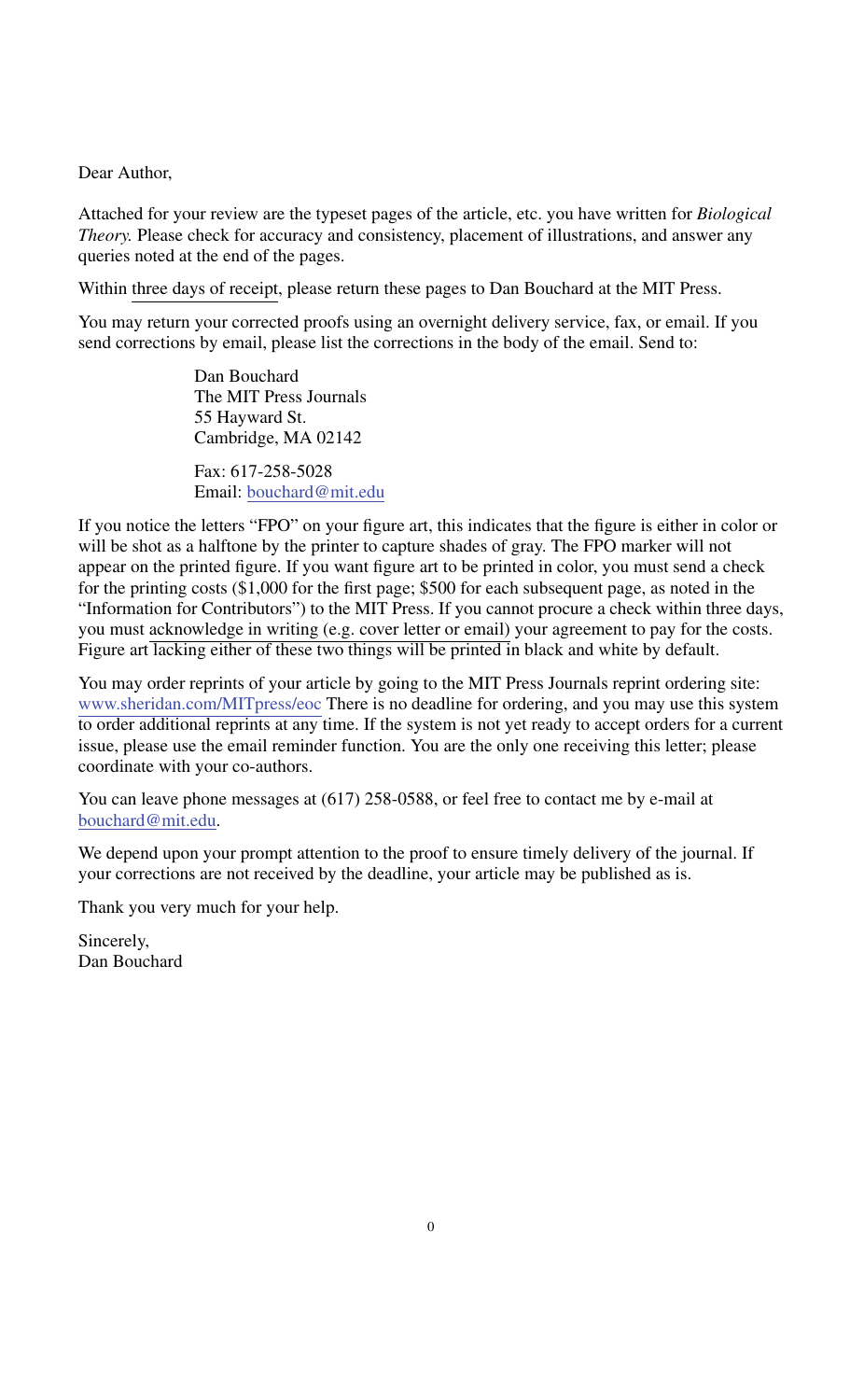**Matt J. Rossano**

Department of Psychology Southeastern Louisiana University Hammond, LA, USA 5 mrossano@selu.edu

# **Abstract**

This article argues that social selection pressures in recent human evolution were the driving force behind the emergence of modern cognition. These selection pressures took three specific forms: (1) Increased security and stability, which reduced 10 allostatic load on developing children, thus releasing selection pressure against many executive functions, including working memory; (2) increased opportunities for mother–infant joint engagement, which created positive selection for more sophisticated forms of cognition; and (3) increased pressure on 15 ritualized behavior associated with both mother–infant joint engagement and the construction and maintenance of an unprecedentedly complex adult social world. These pressures directly affected the development of the behavioral trait of effortful control in children. Effortful control is closely linked 20 with executive functions, including working memory. Effortful control also shows characteristics that make it a prime candidate for rapidly spreading, culturally driven changes that were prevalent late in human evolution.

## **Keywords** 25

allostatic load, effortful control, executive functions, modern cognition, ritual, working memory

September 28, 2009; accepted May 5, 2010 Biological Theory 5(2) 2010, 1–12. © 2010 Konrad Lorenz Institute for Evolution and Cognition Research 1997 - 2010 1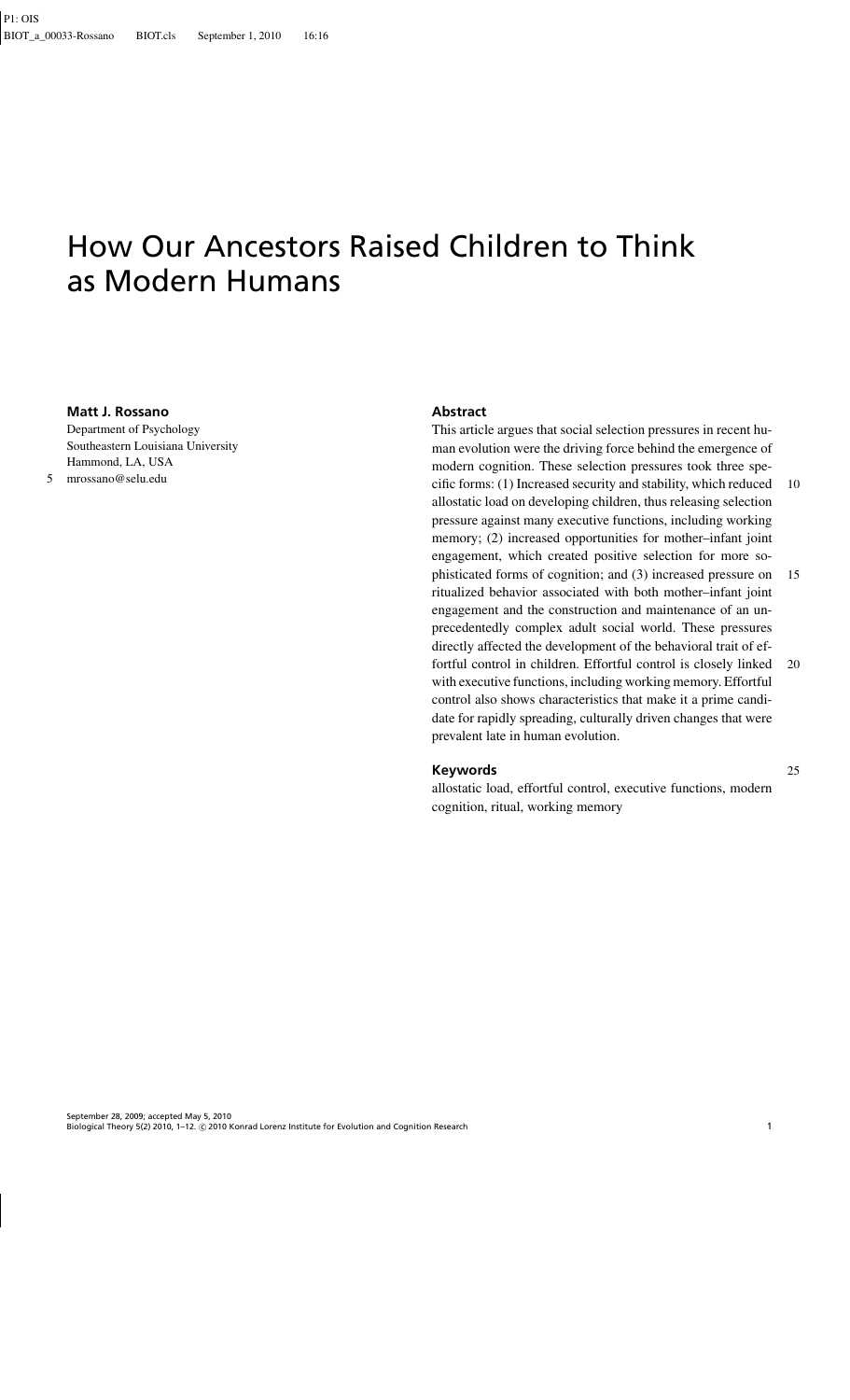A compelling case can be made that modern cognition arose as the result of a modest but significant enhancement of working

- 30 memory capacity. There are two aspects of this evolutionary change; however, that are often neglected: (1) Natural selection cannot operate on a mental capacity, only on the phenotypic expression of that capacity. (2) Greater working memory capacity does not arrive fully formed in an adult's head. In-
- 35 stead, it arises developmentally as the product of a naturally selected ontogenetic pathway. Thus, fully understanding the emergence of modern cognition requires identifying the selection pressure(s) that acted on behaviors associated with the ontogenetic pathway leading to enhanced working memory in 40 adults.

This article argues that the selection pressures driving the emergence of enhanced working memory in our ancestors were primarily social. Beginning about 100,000 years before present (ybp), the social world of *Homo sapiens* changed dramatically,

- 45 making it clearly distinct from that of other hominins. This world acted as a selective force on the behavioral trait of effortful control in hominin children. Effortful control is closely linked with executive functions, including working memory. The specific selection pressures of the *Homo sapiens*' social
- 50 world were: (1) increased security and stability, which reduced allostatic load on developing children, thus releasing selection pressure against many executive functions, including working memory; (2) increased opportunities for mother–infant joint engagement, which created positive selection for more so-
- 55 phisticated forms of cognition; and (3) increased pressure on ritualized behavior associated with both mother–infant joint engagement and the construction and maintenance of an unprecedentedly complex adult social world. More demanding social rituals taxed areas of the brain associated with focused
- 60 attention and working memory, especially the dorsolateral prefrontal cortex (DLPFC) and the anterior cingulate cortex (ACC). These same brain areas are critical to the development of effortful control in children.
- Finally, given its high genetic heritability and sensitiv-65 ity to gene–environment interaction effects, effortful control is susceptible to rapidly spreading, culturally driven evolutionary changes. Recent genetic evidence indicates that rapid, culturally driven evolutionary changes were very likely the key to the emergence of uniquely human cognitive and behavioral 70 traits.
	- **Enhanced Working Memory and the Evolution of Modern Cognition**

In a series of recent papers, Coolidge and Wynn (2001, 2005; Wynn and Coolidge 2003, 2004, 2007) have built a strong 75 case that the emergence of uniquely human cognition resulted from a modest but significant increase in working memory capacity. This increase made *Homo sapiens* better able to hold information in mind, especially information about behavioral procedures and intended goals, in spite of competing signals or response competition (Kane and Engle 2002). Thus, when 80 confronting cognitive challenges, *Homo sapiens* were better equipped to resist mental sets and other prior habits of thought and behavior. This ability, Wynn and Coolidge (2003, 2004, **AQ1** 2007) argue, was essential for long-range planning, exploring novel relationships, innovative thinking, and creating and 85 using symbols. This helps to explain why it was exclusively among Upper Paleolithic *Homo sapiens* that evidence of two unprecedented phenomena are found: an accelerating pace of innovation in tools and other artifacts, and abstract imagemaking, such as cave art, ornamental tools and weapons, and 90 human/animal figurines.

For example, Wynn et al. (2009) analyzed the cognitive requirements for creating the 30,000-year-old Holenstein-Stadel (lion-man) artifact. They argue that the artisan needed to hold **AQ2** two disparate concepts (person and lion) in active attention while building an imagined superordinate category capable of uniting them (e.g., spiritual agent). This type of cognitive operation places great demands on working memory. As working memory capacity increases, more cognitive resources are directed to inhibitory processes (Kelly et al. 2006). These pro- 100 cesses are essential for sustaining attention on a target task long enough to complete complex operations, such as those behind the making of the Holenstein-Stadel figurine. Willfully maintaining focused attention allows an organism to extract more information from a signal and relate that signal to more 105 remote concepts. It is exactly this sort of cognitive process that is central to abstract thinking, long-range planning, creating symbols, and other forms of modern cognition.

Looking carefully at Coolidge and Wynn's argument, one can see that it is not so much greater working memory ca- 110 pacity per se that is crucial to modern cognition, but what it *allows for*: greater cognitive and behavioral control. This is critical because selective forces can only act on a phenotypically expressed trait, not on an internal mental capacity. Furthermore, no one simply arrives at adulthood with greater 115 working memory capacity or greater cognitive control. These traits emerge over the course of ontogeny—in other words, they result from a certain developmental trajectory. Thus, to fully understand the emergence of modern cognition, one must identify the behavioral trait(s) that selective forces acted upon 120 in order to propel ontogeny down a pathway leading to adults with greater working memory capacity.

Developmental studies have identified a key cognitive/behavioral trait central to a child's intellectual and social success: *effortful control*. In our ancestral past, ontogenetic 125 selective forces (e.g., parents, social learning demands, developmental risk factors, etc.) could not have filtered infants and children for greater working memory capacity. However, they could have filtered them for greater effortful control and this

2 Biological Theory 5(2) 2010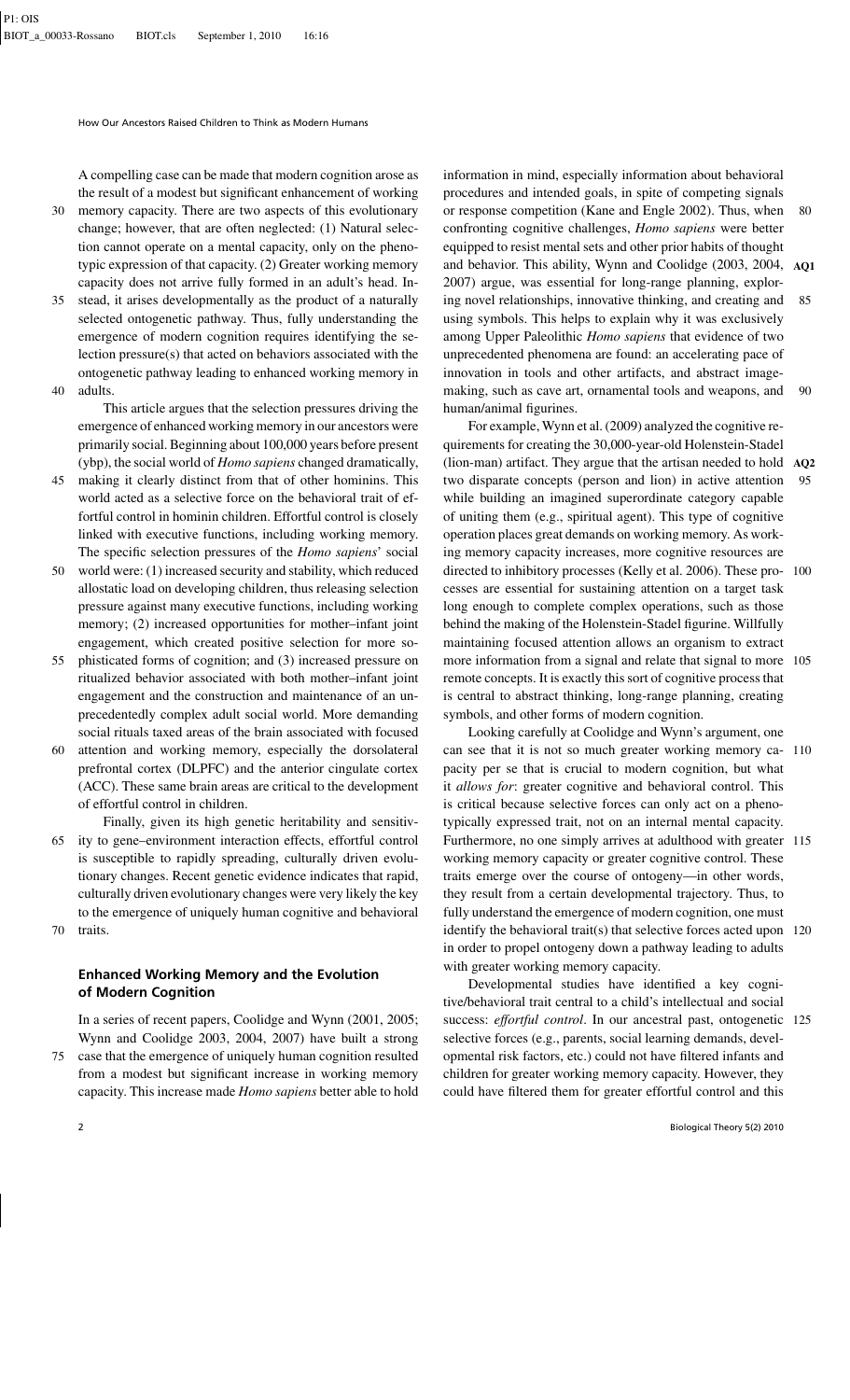130 would have resulted in adults with greater working memory capacity—and therefore the potential for modern cognition.

## **Effortful Control**

Effortful control is defined as "the ability to inhibit a dominant response [so as] to perform a subdominant response, 135 to detect errors, and to engage in planning" (Rothbart and

- Rueda 2005: 167). Effortful control is a major form of selfregulation—an important factor in social/cognitive development. Self-regulation refers to a child's ability to control reactions to stress, maintain focused attention, and interpret mental
- 140 states in themselves and others (Fonagy and Target 2002). Effortful control allows children to more flexibly approach novel and anxiety-provoking situations by inhibiting emotion-driven reactions and/or prepotent responses that might be situationally suboptimal. Effortful control is an important predictor
- of social skill and academic success, as well as a range of social/cognitive abilities, including empathy, theory of mind, moral reasoning and behavior, and inferential reasoning (such as using contextual cues to disambiguate sensory signals). Deficits in effortful control are associated with an array of
- 150 cognitive, emotional, social, and behavioral problems in children, where both externalizing (aggression, delinquency) and internalizing (anxiety, depression) reactions may be present (Rothbart et al. 1994, 2000; Eisenberg et al. 2001; Lengua 2003; Lengua et al. 2008).
- 155 Effortful control considerably overlaps with executive attention. Executive attention refers to the ability to willfully direct and sustain attention in spite of competing external or internal signals (Welch 2001; Kane and Engle 2002; Rothbart and Rueda 2005; McDonald 2008). Areas of the brain
- 160 critical to executive attention and working memory are also implicated in the development of effortful control. These areas include the dorsolateral pre-frontal cortex (DLPFC) and anterior cingulate cortex (ACC; D'Esposito et al. 1999; Duncan et al. 2000; Curtis and D'Esposito 2003; Posner and Fan
- 165 2004; McDonald 2008). Brain imaging studies indicate that both of these cortical regions are active when psychological conflicts are confronted (Botvinick et al. 1999; Casey et al. 2001) or when prepotent, emotion-based responses must be suppressed in favor of more consciously controlled ones (Ing-
- 170 var 1994; Beauregard et al. 2001; Richeson et al. 2003). While the ACC is important for identifying and monitoring conflict, the DLPFC is critical for conflict resolution.

# **Social Complexity and the Evolution of Effortful Control**

175 Anatomically modern humans (*Homo sapiens*) emerged about 200,000 ybp in Africa (White et al. 2003; McDougall et al. 2005) and were one of at least four hominin species present at the time. There is no reason to suspect that effortful control

Biological Theory 5(2) 2010 3

differed substantially among these species. The emergence of *Homo sapiens* was marked by no dramatic change in the arche- 180 ological record. Archaic hominins, such as Neanderthals, were expert toolmakers and highly proficient hunters whose technical skill and behavioral competence differed little from *Homo sapiens* (Sorensen and Leonard 2001; d'Errico et al. 2003; Grayson and Delpech 2003). Furthermore, the presence of 185 worked beads, mineral pigments, sophisticated tools, and possibly representational art suggest that Neanderthals had some capacity for both symbolism and innovation (d'Errico et al. 2003: 19, 22–25; Marquet and Lorblanchet 2003; Langley et al. 2008). However, while hunting, tool making, and other 190 subsistence activities may not have dramatically differed between *Homo sapiens* and other hominins, the same was not true of their social lives. Thus, if there were selection pressures on *Homo sapiens* capable of uniquely affecting effortful control, they were most likely social in nature (see McDonald 195 2008 for a similar conclusion).

The social worlds of archaics and *Homo sapiens* were quite distinct. Fossil evidence indicates that *Homo sapiens*' social groups were larger and more complex than Neanderthals. Relative to Neanderthals, European Cro-Magnon campsites 200 were larger, more frequent, more intensely used and occupied, and (typically) more spatially structured (Dickson 1990: 84– 92, 180–189; Stringer and Gamble 1993: 154–158; Bar-Yosef 2002; Hoffecker 2002: 129, 136). Many of these sites show evidence of seasonal aggregation, larger population density, and 205 other signs of social complexity and stratification (Mellars 1996; Vanhaeren and d'Errico 2005).

*Homo sapiens*' groups were not just larger than those of Neanderthals, they were compositionally quite different as well. Increased longevity among *Homo sapiens* meant that 210 their groups were composed of considerably more older adults relative to younger adults, adolescents, and children. Using dental samples, Caspari and Lee (2004) found evidence that the ratio of older to younger adults (older defined as  $2 \times$  the average age of first reproduction) increased significantly in 215 Upper Paleolithic modern humans compared to Austrolopiths, early *Homo*, and Neanderthals. In fact, it was only among modern humans that older adults outnumbered their younger counterparts. An increased supply of adults may have been important in allowing modern humans to adopt more clearly 220 defined sex roles, with males hunting and females gathering (Kuhn and Stiner 2006). Sex role specialization appears not to have been the characteristic of Neanderthals.

*Homo sapiens* were also interacting with out-groups more frequently, resulting in raw material and (very likely) infor- 225 mational exchanges (Feblot-Augustins 1999; Gamble 1999; Adler et al. 2006). The emergence of shell beads sometime between 100,000 ybp and 70,000 ybp suggests that social marking was becoming increasingly important, as would be expected with a rise in inter-group interactions (Kuhn and 230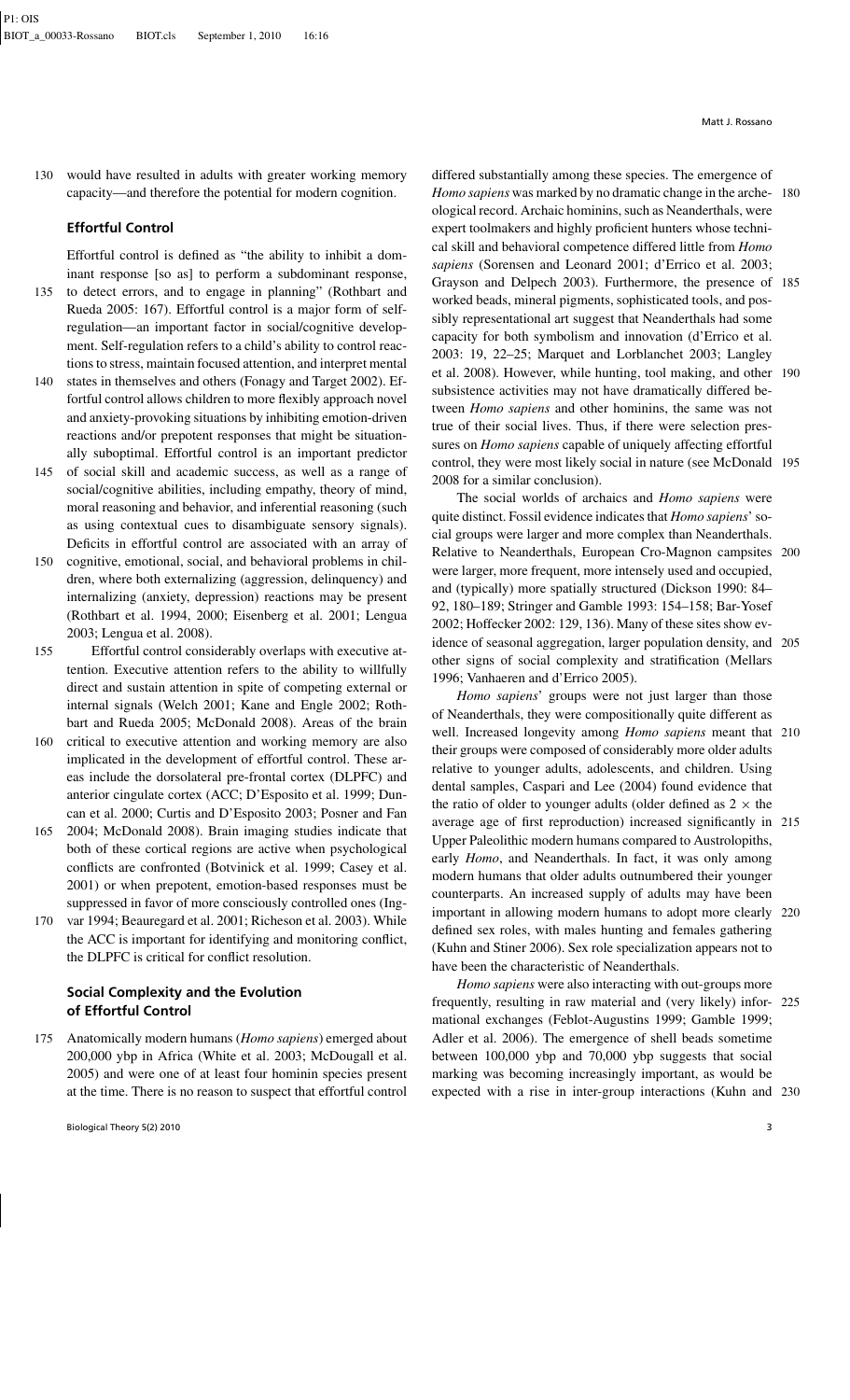Stiner 2007). Furthermore, these shell beads are often found quite distant from their origin, suggesting the existence of expanded trading networks (Vanhaeren et al. 2006). The existence of expanded trade networks is further bolstered by the

- 235 presence of tools made from "exotic" non-local raw materials in the Still Bay and Howieson's Poort tool industries, dated
- **AQ3** to around 70,000–60,000 ybp (Ambrose 2002; Henshilwood 2007). Evidence of similarly extensive trade networks is lacking among archaic hominins.
- 240 Among its myriad impacts, the increasingly sophisticated social world of *Homo sapiens* would have had two ramifications relevant to the evolution of effortful control: (1) It would have created a more stable and secure rearing environment for children; and (2) it would have put unprecedented stress on
- 245 social rituals.

# **Social Complexity and Ontogeny: Allostatic Load and Joint Engagement**

Greater social organization provides a more secure and stable environment within which to raise children. The consistent 250 presence of a sizable older generation among ancestral human groups meant more eyes to supervise and protect children and

- more hands to procure resources. Often these resources were being procured with increasingly effective technologies that reduced the physical burden on the user (such as lethal projec-255 tile hunting weapons). Male specialization in the most danger-
- ous and strenuous activities meant that females could remain closer to camp, expending more energy on child rearing and protection. In addition, as males and females were collecting different food resources, scarcity in any one commodity (such
- 260 as reduced numbers of large game) would not necessarily endanger survival. These factors, in conjunction with inter-group resource exchanging networks, resulted in a domestic world of *Homo sapiens* that was more buffeted against calamity compared to that of their archaic contemporaries. Life for *Homo* 265 *sapiens* wasn't easy, but it was far less precarious than that of

any other hominin.

Evidence for this can be found in the fact that Neanderthals and their children endured higher levels of stress and deprivation compared to *Homo sapiens*. The Neanderthal diet de-

- 270**AQ4** pended heavily on big game (Boucherens et al. 2001, 2005; Marean 2007). Lacking projectile hunting weapons, Neanderthals regularly confronted large dangerous beasts such as mammoths and rhinos with spears designed to be thrust in at close range (Churchill 1993; Shea 1997). Unsurprisingly, this
- 275 tactic produced extensive head, neck, and upper body trauma (Berger and Trinkaus 1995). The lack of sex role specialization meant that women and youngsters were very likely participating in big game hunts and sharing in the burdens.

The relative homogeneity of the Neanderthal diet also 280 meant that their nutritional needs were more subject to stress when big game became scarce. Tooth samples show that Neanderthal children endured greater nutritional stress than Cro-Magnon children (Soffer 1994). Moreover, nutritional stress in general seems to have afflicted Neanderthals to a greater degree than Cro-Magnons (Stiner 1991; Stringer and Gamble 1993: 285 166). While evidence of cannibalism (presumably owing to nutritional stress) is present from Neanderthal sites (Defleur et al. 1993, 1999), similar evidence from Cro-Magnon sites is lacking (Klein and Edgar 2002: 198). Neanderthal morality rates were also extremely high—fewer than 10% of Neanderthals 290 lived to over age 35 years. Among extant hunter–gatherer and tribal agriculturalists about 50% are over this age (Trinkaus and **AQ5** Thompson 1987). Among the !Kung San of Southern Africa, although life expectancy at birth is only about 30 years, nearly 80% of the adult population lives to over the age of 60 years 295 (Blurton Jones 2002: 314).

A more secure and stable domestic environment has positive effects on cognitive development. Neurocognitive studies have found that an impoverished upbringing detrimentally impacts brain systems associated with working memory, cogni- 300 tive control, and executive functions in kindergarten and first graders (Farah et al. 2006; Noble et al. 2007). A key causal factor within the impoverished context is allostatic load (Evans and Shamberg 2009). Allostatic load is a composite measure **AQ6** of stress endured during childhood that includes measures 305 taken from blood pressure readings, overnight cortisol and catecholamine levels, and body mass index. Evans and Shamberg (2009: 6546–6547) contend that allostatic load represents **AQ7** "an index of chronic stress" representing "the degree of cumulative wear and tear on the body during [the child's] early life- 310 time." Higher levels of allostatic load during childhood have damaging effects on numerous measures of intellectual performance, including working memory. The duration and degree of allostatic load incurred during childhood is a significant predictor of young adult's working memory capacity. Relat- 315 edly, a more disruptive and stressful home environment also adversely affects the development of effortful control (Eiden et al. 2001; Karreman et al. 2006; Lengua et al. 2007; Lengua **AQ8** 2009). **AQ9**

If allostatic stress during ontogeny is detrimental to the de- 320 velopment of executive functions, including working memory and effortful control, then to the extent that the *Homo sapiens'* social/developmental environment reduced this stress, selection pressure against greater working memory capacity and effortful control would have been eased. However, a more 325 stable and secure domestic world would have created positive selection pressure for these same cognitive/behavioral traits by virtue of greater opportunities for mother–infant joint engagement. Joint engagement refers to instances where mother and infant share attentional focus either on each other 330 (dyadic) or together with a third object (triadic) such as a toy.

4 Biological Theory 5(2) 2010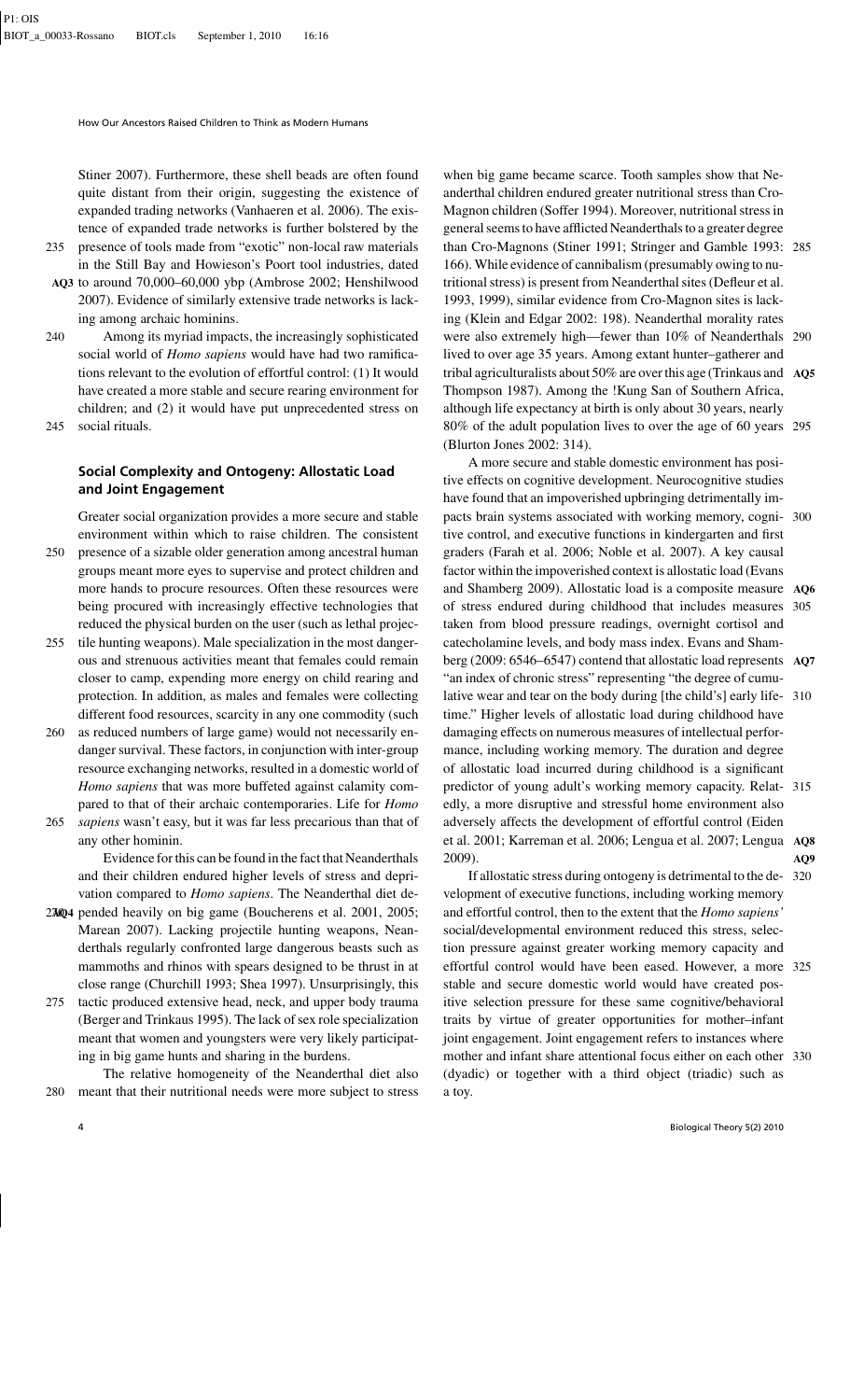The greater number of adults present in *Homo sapiens*' groups meant more help was available to the mother, allowing

- 335 her to devote more time tending to a young infant as opposed to actively gathering or processing resources. By contrast, the high level of skeletal robusticity found in Neanderthal females suggests that mothers (and their children) were highly active, working hard for a living (Lieberman and Pearson 2001;
- 340 Lieberman et al. 2001). Reduced physical demands on *Homo sapiens* mothers would have left more time and energy for childcare and more opportunities for joint engagement. More frequent and extended bouts of joint engagement would have enhanced both the social and cognitive development of infants 345 and children.

Socially, it is through joint engagement that critical social/emotional bonding occurs between infants and adult caregivers (Hobson 2004; Reddy 2008). If *Homo sapiens'* mothers had unprecedented opportunities for mother–infant joint

- 350 engagement, then we could expect that the degree of social/emotional bonding between them also reached neverbefore-seen levels. This would have had important effects on the development of effortful control. Parenting strategies high in warmth, constructive limit-setting, support for autonomy,
- 355 and consistent disciplining (especially during the pre-school years) foster greater effortful control in children (Eiden et al. 2001; Karreman et al. 2006; Lengua et al. 2007; Lengua, 2009). Conversely, as has been mentioned earlier, inconsistent parenting and domestic and environmental stress negatively impact 360 effortful control.
- 

Cognitively, infants demonstrate a number of mental skills in the context of joint engagement that are either absent or less sophisticated outside of this context. For example, joint engagement has been found to facilitate word learning and vo-

- 365 cabulary development (Tomasello and Todd 1983; Tomasello and Farrar 1986; Baldwin 1991). Furthermore, within joint engagement, children show more sophisticated organizational abilities, more advanced forms of play, and an enhanced understanding of other's mental states (Ratner et al. 2002; Tomasello
- 370 and Haberl 2003; Bigelow et al. 2004; Moll et al. 2007). One possible reason for these cognitive enhancements is that joint engagement heightens cortical activity in infants' brains (Striano et al. 2006).
- In summary then, as the *Homo sapiens*' child-rearing 375 world increasingly became one characterized by reduced levels of allostatic stress and increased levels of mother–infant joint engagement, a context conducive to the development of greater effortful control in children was increasingly created. Given the numerous positive social/cognitive outcomes associated with
- 380 greater effortful control (greater empathy, self-control, reasoning ability, etc.), children higher in effortful control would have been generally easier to deal with, more popular with peers and adults, and endowed with a host of other developmentally relevant, fitness-enhancing qualities compared to other children.

Biological Theory 5(2) 2010 5

Matt J. Rossano

## **Building Greater Social Complexity: Social Rituals** 385

Evidence reviewed earlier indicated that *Homo sapiens*' social groups were larger, more complex, and included more intergroup interactions compared to Neanderthals. But by what mechanism is such a social world constructed? Throughout the animal world, when careful communication is required, 390 ritualized behavior is present. In the current context, ritual refers to a rule-governed and generally invariantly sequenced pattern of behavior that is attention-getting and formalized (Bell 1997: 138–169; Rappaport 1999: 24).

For example, consider a common ritual used for social 395 bonding among male baboons called "scrotum-grasping." Two males wishing to signal friendship will take turns holding each other's testicles (Smuts and Watanabe 1990; Whitham and Maestripieri 2003). Grabbing and ripping at the genitals is common when primates fight. Thus, the "scrotum-grasp" can 400 be understood as a ritualized version of this fighting action. However, the "scrotum-grasp" is a formalized or more restricted form of the action (i.e., a momentary grasp rather than an aggressive grabbing and ripping). The act itself is undoubtedly attention-getting (it's hard to ignore someone handling 405 your genitals); and it follows a rule-governed, relatively invariant sequence: one baboon strides up to another using a rapid, straight-legged gait. As he approaches, he looks directly at the other baboon making affiliative gestures, such as lip-smacking, flattening back of the ears, and narrowing of the eyes. The other 410 responds in like fashion, and then after a quick hug they each present their hindquarters and the fondling begins.

As highly social animals, it is not surprising that primates have an extensive array of social rituals designed to build trust, promote group harmony, and reinforce social re- 415 lations (Goodall 1986; van Roosmalen and Klein 1988: 515). For example, when bonobo, chimpanzee, and spider monkey foraging groups reunite, they engage in a number of rituals of welcoming and social reaffirmation, such as mutual embracing, kissing, group pant-hooting, and grooming. Among 420 chimpanzees, reconciliation between combatants is signaled by bowing and begging gestures (on the part of the loser) followed by kissing and embracing (by the winner; de Waal 1990).

The wealth of social rituals present among our primate 425 cousins indicates that our hominin ancestors were preadapted for using ritualized behavior as a means of regulating their social lives. Thus, faced with the challenge of constructing and managing larger and more complex social groups, and communicating carefully and effectively to suspicious out- 430 group members, our ancestors would have naturally turned to rituals, very likely extending and elaborating on their use as demanded by circumstances.

Among traditional societies, social rituals are often physically and mentally demanding, requiring great behavioral 435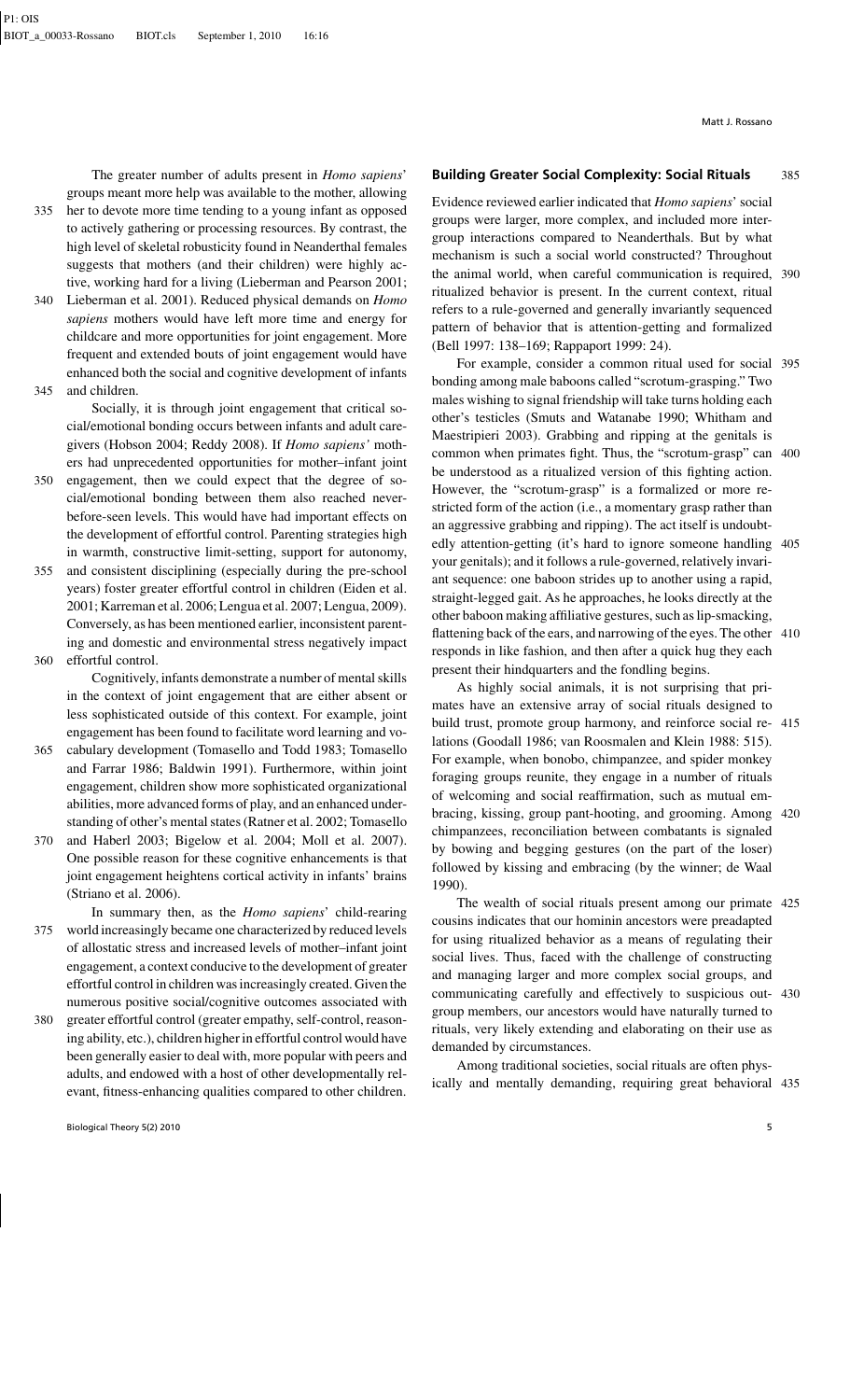discipline and cognitive control. They frequently require one to inhibit reflexive, prepotent responses in order to show commitment to group norms or a willingness to adhere to rules of reciprocity (for a more in-depth discussion, see Rossano

- 440 2009). Looking across a number of traditional societies, three types of social rituals are commonly used for establishing and maintaining intra- and inter-group trust and cohesion. These ritual types are (1) rituals of trust-building and reconciliation, (2) rituals of initiation, and (3) shamanistic healing rituals.
- 445 While detailed discussion of these ritual types is beyond the scope of the current article (see Rossano 2009), an example or two from each category is enough to make the point that these rituals are acutely taxing on executive functions, especially working memory and cognitive control.
- 450 **Rituals of Trust-Building and Reconciliation** A truce among the Amazonian Yanamamo can only be achieved after warriors show they can resist the taunts, threats, insults, and brandished weapons of their rivals (Chagnon 1968). Disputes among the Ammassalik of Greenland are often addressed using a tradi-
- 455 tional "drum match," where the aggrieved parties face each other and drum and sing about how the other has injured them and about the other's many personal and familial faults (Mirsky 1937). Tradition dictates that the listener remains frustratingly indifferent to the singer's derisions and accusations. In our
- 460 ancestral past, those best able to successfully complete these rituals would have very likely achieved a fitness advantage by virtue of greater inclusion in intra- and inter-group resource exchange networks.

**Rituals of Initiation** Adolescent rites of passage occur in 465 over 70% of traditional societies (Lutkehaus and Roscoe 1995; Alcorta 2006). Rites of initiation common among traditional people often require the initiate (both males and females) to endure isolation, deprivation, intimidation, psychological stress, and physical pain resulting from tooth removal, 470 scarring, genital cutting, exhaustive dancing, and other forms

- of "hazing" (Catlin 1867; Whitehouse 1996; Power 1998: 122–125; Glucklich 2001). Possibly the most dramatic of these initiations was the famous Mandan Indian Sun Dance ceremony where young males were suspended from the top
- 475 beam of a large ceremonial enclosure with ropes attached to skewers embedded in their chests (Catlin 1867). They might remain there for hours or days as dancing and chanting went on below them. Successful completion of rigorous initiation rituals would have offered a fitness advantage through group 480 acceptance and enhanced social status.
- 

**Shamanistic Healing Rituals** The ubiquity of shamanistic practices among traditional societies coupled with possible evidence of shamanism in the archaeological record suggest that it is humanity's oldest form of religion, possibly predating the Upper Paleolithic (Winkelman 1990, 2002; Guen- 485 ther 1999; Townsend 1999; Vitebsky 2000; Lewis-Williams 2002; Hayden 2003). Central to shamanism is the use of ritual to achieve an altered state of consciousness, wherein spirits are encountered and healing energy is directed. For example, the Kalahari !Kung conduct "healing dances" about every two 490 weeks, where shaman healers dance about frenetically, laying hands on and transmitting healing power to all present. These dances are considered essential to the health and vitality of the !Kung, both individually and as a community (Katz 1982). It is not hard to imagine our late Pleistocene ancestors engaging in 495 similar rituals around a blazing campfire. Recent neuroscience evidence confirms that ritualized meditative practices, such as those common in shamanism, activate areas of the brain critical to focused attention and working memory, including the dorsolateral prefrontal cortex (DLPFC) and the anterior cingulate 500 cortex (ACC) (see Rossano 2007 for discussion). Furthermore, in our ancestral past, those most capable of achieving altered states would very likely have gained a fitness advantage in the form of psychophysical healing effects (McClenon 2002; Rossano 2007). 505

The critical point about these social rituals is that they would have placed great demands on the ability to inhibit prepotent responses while maintaining mental focus on the need to complete the ritual in order to achieve a highly valued social goal (e.g., acceptance in the group, an alliance between 510 groups, connection to spiritual power, etc.). Cognitive neuroscience research shows that this ability taxes two parts of the brain integral to executive functions and working memory the dorsolateral prefrontal cortex and anterior cingulate cortex (Beauregard et al. 2001; Cunningham et al. 2004; Hester et al. 515 2004; Kelly et al. 2006). Furthermore, increased working memory capacity allows for greater cognitive resources to be dedicated to conscious inhibitory processes (Kelly et al. 2006). This suggests that in our ancestral past, those with greater working memory capacity would have had an advantage over 520 others in their ability to successfully complete demanding social rituals. This in turn would have translated into fitness benefits.

**Baby Rituals** Ritualized behavior connects the development of effortful control in infants and children with the demands 525 of adult social life. Mother–infant joint engagement is, in fact, an early form of social ritual that presages later adult rituals. All the elements of ritual—attention-getting, formalization, rule-governance, invariant sequencing—are found in the earliest bouts of joint engagement between infants and 530 their caregivers, engagements pivotal to the development of social/cognitive skills.

**Attention-getting** Human infants are designed to attract and hold the attention of their adult caregivers using imitation.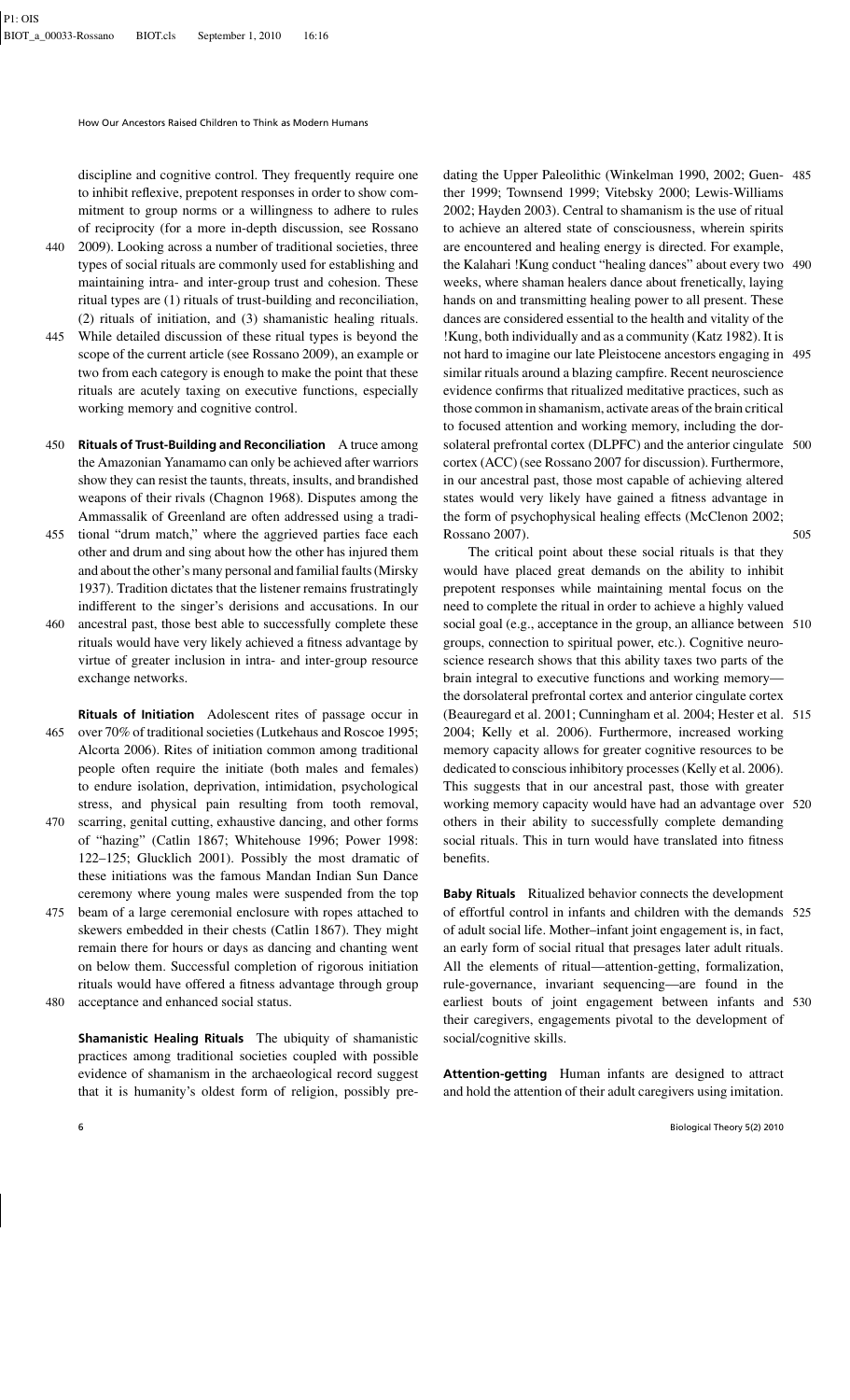- 535 Infants less than an hour old imitate facial expressions, such as tongue protrusion, mouth opening, and eye blinking (Meltzoff and Moore 1977; Field et al. 1982; Kugiumutzakis 1988). The creative and effortful nature of these imitative behaviors indicate that they are more than just reflexive; they are
- 540 provocative—specifically intended to attract and engage adults in social interactions (Nagy and Molnar 2004; see also Reddy 2008: 52–55). As children get older, "showing off" and "teasing" join imitation as mechanisms for attracting attention and initiating social exchanges (Reddy 2008: 136–140, 211–214).
- 545 **Invariant sequencing** Evidence for neonatal imitation is present in other primates (Myowa-Yamakoshi et al. 2004; Ferrari et al. 2006). By two or three months of age, however, human infants demonstrate a range of social competencies that surpass their primate cousins. Chief among these is the
- 550 ability to engage in extended "back and forth" reciprocal social exchanges with adult caregivers. These exchanges follow a strict sequence (Tronick et al. 1979):

1. Initiation—where either participant engages the attention of the other.

- 555 2. Mutual orientation—where the infant's initial excitement calms and mother's vocalizations become soothing. 3. Greeting—characterized by the infant smiling, moving his/her limbs, and mother becoming more animated. 4. Play dialogue—where mother and infant take turns ex-
- 560 changing sounds and gestures. This turn-taking has been called "protoconversation" because it follows the same social conventions as adult vocal conversation (Keller et al. 1988).

**Rule-governance** It is in protoconversation that the third aspect of ritual, rule-governance, is apparent. Infants seem to 565 innately understand the rules of taking turns in social interaction and become distressed when they are violated. Experiments with the "still face" provide evidence of this (Tronick et al. 1978; Ross and Lollis 1987; Tronick 2003; see also Reddy 2008: 72–77). In these experiments, after some proto-

- 570 conversation with their infants, mothers unexpectedly become unresponsive, offering an emotionally neutral face. The effect is dramatic. The infant will often look away, then attempt to re-engage mother with a wary smile. For a time the infant alternates looking away with glances back at mother to see if she
- 575 "snaps out of it." Eventually the infant gives up, disengaging entirely. The still-face is distressing to the infant both because of mom's unexpected unresponsiveness and because it violates conversational rules.
- **Formalization** The fourth element of ritual, formalization, is 580 easily seen when protoconversations expand into social games, the most well known of which is peek-a-boo. The peek-a-boo gestures are restricted forms of the actions they represent. One

Biological Theory 5(2) 2010 7

Matt J. Rossano

does not actually hide the face in peek-a-boo, but represents it by just placing the hands over the eyes.

Thus, well before a child's second birthday, he or she has 585 had considerable experience with ritualized social interactions. In fact, these are the primary means by which the infant enters into the human social world, and it is from within that world that social/cognitive development proceeds.

## **Ritual and Effortful Control** 590

Ritual's role in development matches to a great extent the role it plays in adulthood—that of providing a framework that promotes self-regulation. It does this in at least two ways. First, early social rituals create a context for interpreting the intentions behind actions. Within the context of peek-a-boo, for 595 example, what otherwise might be frightening (pushing one's face at an infant and saying "boo") becomes playfully arousing (Bruner 1975). The ritualized nature of the game creates a security and predictability that helps youngsters constructively regulate defensive reactions—an integral element of effortful 600 control.

Second, early social rituals further encourage emotional self-regulation through social referencing. Social referencing is when infants and children use adult caregivers as anchors for their own emotional states. Mother–infant social turn-taking 605 involves eye-to-eye gazing during which the infant harmonizes his/her emotional state with that of mom. If mom smiles, the infant responds with joyful expressions. If mom is sullen, the infant reduces its activity and becomes more subdued. It is through this social/emotional referencing that infants learn to 610 regulate their emotional states so that they can participate in increasingly extended and attentionally demanding social interactions. Furthermore, this emotional regulation is critical in dealing with novelty, allowing them to explore new environments and situations without becoming unnecessarily defen- 615 sive and fearful—another critical aspect of effortful control (Haviland and Lelwica 1987; Hobson 2004: 37).

There is evidence that mothers vary in their ability to successfully engage in extended bouts of joint engagement with their infants. Mothers with a history of greater sensitivity 620 to their infant's emotional state and to the rules that govern social interaction are more successful at re-engaging their infants after the still-face disruption. These more "ritually capable" mothers engage their infants in longer, more productive, and more satisfying social exchanges. Caregivers who are too 625 directing or controlling actually impair the social/cognitive development of their infants (Tomasello 1988; Trevarthen and Aitken 1994; Kogan and Carter 1996). Just as it does today, variance in mother's ritual competence would have had important implications for the social/cognitive development of 630 infants in our ancestral past.

By way of summary, the connection between ritual in development and adulthood can be stated thusly: In infancy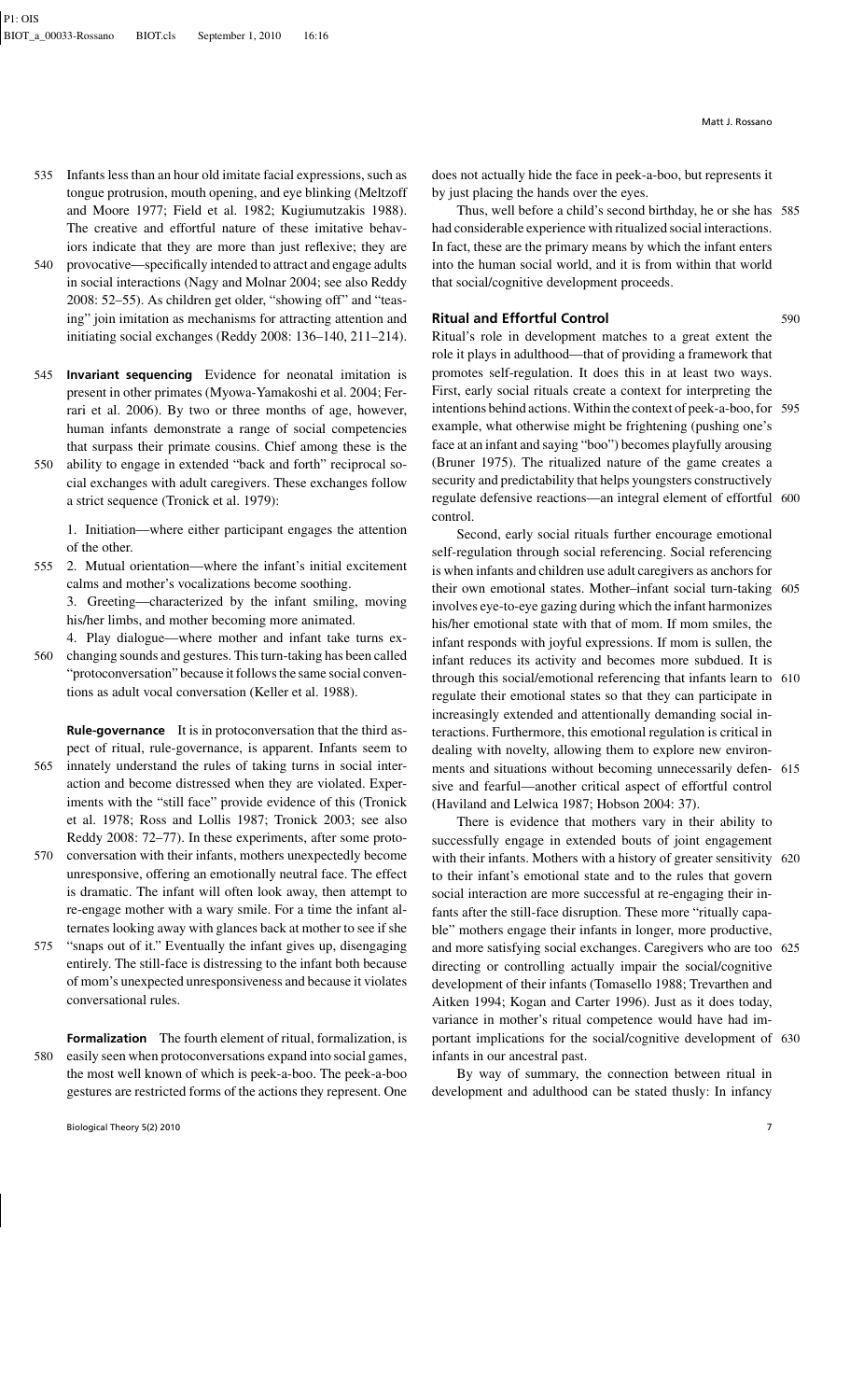- and childhood, ritual *facilitates* the development of effortful 635 control and working memory. In adulthood, ritual *requires* effortful control and working memory. In our ancestral past, the youngsters who more effectively participated in ritualized social interactions during the course of their development grew into adults more capable of engaging in ritual and reaping the
- 640 fitness advantages it offered.

# **Gene-Culture Coevolution and Rapid Evolutionary Change**

There is yet another reason to focus on the development of effortful control as a key evolutionary factor behind the emer-

- 645 gence of modern cognition—it is a prime candidate for the rapid evolutionary changes associated with gene-culture coevolution. There is considerable evidence that humans have undergone recent rapid evolutionary changes. For example, Pollard et al. (2006) identified over 200 sites in the human 650 genome where rapid evolutionary change has been ongoing
- over the course of human evolution (called human accelerated regions, or HARs). These regions are highly conserved in other species, suggesting that strong selection pressure against evolutionary changes was reversed in our hominin ancestors.
- 655 The five HARs showing the greatest change have up to seven times more substitutions relative to analogous sites in chimpanzees. Other genetic evidence indicates that the most recent 40,000 years of hominin evolution have seen a one to two orders of magnitude increase in the rate of adaptive mutations,
- 660 and a 100 times increase since the Neolithic (Hawks et al. 2007). Finally, uniquely human variants of two genes important in regulating brain growth—microcephalin (MCPH1) and abnormal spindle-like microcephaly (ASPM)—have arisen in just the past 40,000 and 6000 years respectively (Evans et al. 665 2005; Mekel-Bobrov et al. 2005).

Earlier, evidence was presented indicating that the most significant factors distinguishing our ancestors from other hominins were social/cultural. Culture can produce rapid evolutionary changes. For example, the emergence of dairying in

- 670 the last 10,000 years created a potent selective advantage for those adults capable of metabolizing milk sugar. Today, the allele responsible for this can be found in up to 90% of the population of some European countries. However, DNA analysis of Neolithic skeletons shows that as recently as 6000 years
- 675 ago this allele was nearly absent in the European population. This genetic change has then occurred rapidly within only the last few thousand years (Burger et al. 2007). This provides a powerful example of where a human-created cultural selection pressure produced a very quick evolutionary change. Arche-
- 680 ological evidence suggests that the emergence of enhanced working memory, and with it modern cognition, was also a relatively late and rapid evolutionary change (Coolidge and Wynn 2009: 222–236, 244–245).

Effortful control has a strong genetic basis and is subject to significant gene–environment interaction effects. Repeated 685 studies comparing effortful control in monozygotic (MZ) versus dizygotic (DZ) twins have consistently found higher MZ correlations with heritability factors ranging from roughly 30% to 80% (Goldsmith et al. 1997; Gagne and Saudino 2005; Yamagata et al. 2005; Lemery-Chalfant et al. 2008; see review 690 in Gagne et al. 2009). A particular gene, D4 receptor (DRD4), appears to play a key role in the development of effortful control in humans (Fan et al. 2001). This gene is important in the expression of dopamine in the ACC and is vital in many processes associated with executive attention. There is also ev- 695 idence that this gene has been under recent positive selection pressure (Ding et al. 2002).

Genetic inheritance alone, however, is only partially responsible for one's phenotypic expression of effortful control. As discussed earlier, domestic stability and parenting styles 700 have significant effects on the development of effortful control. At the same time, however, a child's pre-existing level of effortful control serves to mediate the degree to which the home environment produces positive or negative behavioral outcomes. For example, children high in effortful control have 705 been found to be significantly less at risk for externalizing and internalizing problems despite exposure to multiple contextual risk factors, such as neighborhood crime, lack of services, maternal depression or substance abuse, and household insecurity and stress (Lengua et al. 2006). All of this makes it highly **AQ10** plausible that cultural factors and inherited levels of effortful control coevolved and amplified each other, producing rapid changes. While social selection increasingly targeted effortful control, higher levels of effortful control in a population could in turn produce even more intense cultural selection pressure. 715

## **The Evolutionary Scenario**

Evidence for trading networks in the form of beads and exotic microliths can be found as far back as 100,000–70,000 ybp, although dental-based evidence indicating greater longevity is closer to the Upper Paleolithic (about 35,000 ybp). This 720 suggests a rough sequence in the social/cultural changes leading to modern cognition. The first important change exerting selection pressure on our hominin ancestors was the emergence of increasingly demanding social rituals. More demanding social rituals helped to create greater social complexity, includ- 725 ing inter-group resource exchange networks. This in turn led to increased longevity, more adults in social groups, sex role specialization, and greater heterogeneity in resource procurement. These factors ultimately produced generally greater security and stability in the human evolutionary niche. 730

More demanding social rituals filtered humans for greater working memory capacity and cognitive control. Furthermore, more "ritually-capable" adults would have become parents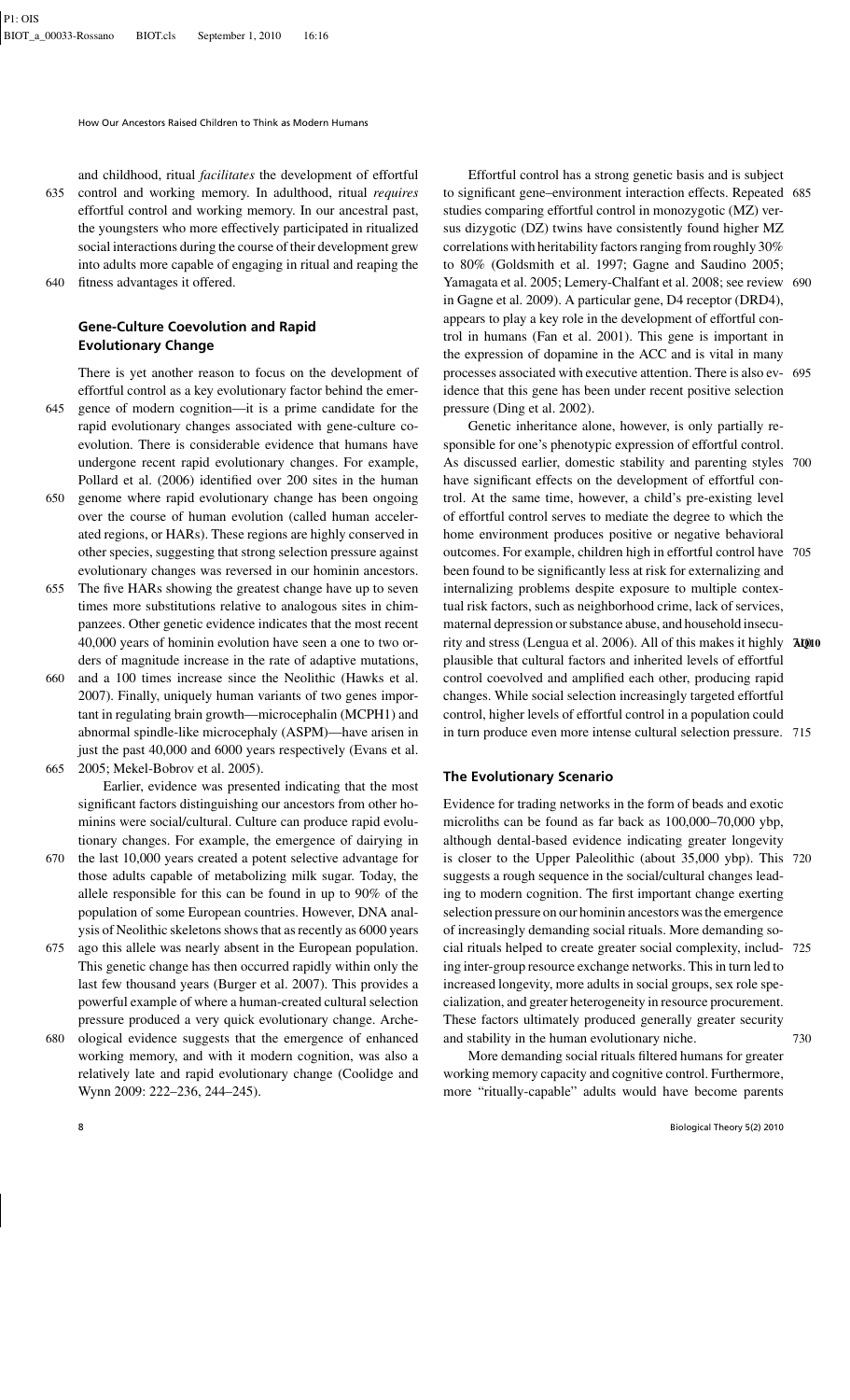(mothers mostly) better able to sustain extended, cognitively 735 enriching bouts of joint engagement with their infants. Initially, however, opportunities for these encounters would have been limited. As human existence became increasingly stable

- and secure, these opportunities increased and selection pressure against greater increases in working memory and effortful 740 control eased. These changes had the effect of opening up an
- ontogenetic pathway, whereby mothers with greater skill at joint engagement and infants with greater capacity to benefit from those engagements could work together to expand effortful control abilities in developing children. As children with
- 745 ever-increasing abilities in effortful control grew into adults, ritual behavior could become increasingly demanding, thus intensifying ritual selection pressure for greater executive control and working memory. Ultimately, it was this feedback loop between adult social rituals and ritualized mother–infant joint
- 750 engagements that produced both modern cognition and the extreme forms of social rituals often seen in traditional societies.

## **Testing the Model**

An advantage of the model being proposed is that a number of testable hypotheses flow from it. Many of these hy-755 potheses have been discussed in more detail in another publication (Rossano 2009), and only a few brief examples will be presented here. Archeologically, the current model predicts a necessary link between evidence of social complexity and modern cognition. Where we find archeological evidence

- 760 of modern cognition—image-making, elaborate burials, rapid innovation—we should also find evidence of social complexity (e.g., trading networks; larger, spatially structured settlement sites). If, for example, evidence of modern cognition was found among Neanderthals without comparable evidence of social
- 765 complexity, then this would be damaging and potentially falsifying to the current model. Psychologically, this model would predict that ritual behavior facilitates cognitive control, especially under stressful conditions. Already, evidence of this link can be found in athletic competition, where ritualizing certain
- 770 behavior patterns (such as a basketball player's free throw routine) often facilitates performance (see Rossano 2009 for examples).

### **References**

- Adler DS, Bar-Oz G, Belfer-Cohen A, Bar-Yosef O (2006) Ahead of the game: 775 Middle and Upper Paleolithic hunting behaviors in the Southern Caucasus. Current Anthropology 47: 89–118.
	- Alcorta CS (2006) Religion and the life course: Is adolescence an "experience expectant" period for religious transmission? In: Where God and Science Meet, Vol. 2 (McNamara P, ed), 55–79. Bridgeport, CT: Praeger.
- 780 Ambrose SH (2002) Small things remembered: Origins of early microlithic industries in Subsaharan Africa. In: Thinking Small: Global Perspectives on Microlithic Technologies (Elston R, Kuhn S, eds), 9–29. Archaeolog-

Matt J. Rossano

ical papers of the American Anthropological Association #12. Arlington, VA: American Anthropological Association.

- Baldwin D (1991) Infants' contribution to the achievement of joint reference. 785 Child Development 62: 875–890.
- Bar-Yosef O (2002) The upper paleolithic revolution. Annual Review of Anthropology 31: 363–393.
- Beauregard M, Levesque J, Bourgouin P (2001) Neurocorrelates of conscious self-regulation of emotion. Journal of Neuroscience 21(RC 165): 1–6. 790
- Bell C (1997) Ritual: Perspectives and Dimensions. Oxford: Oxford University Press.
- Berger TD, Trinkaus E (1995) Patterns of trauma among the Neandertals. Journal of Archaeological Science 22: 841–852.
- Bigelow AE, MacLean K, Proctor J (2004) The role of joint attention in 795 the development of infants' play with objects. Developmental Science 7: 518–526.

Blurton Jones N (2002) The lives of hunter-gatherer children: Effects of parental behavior and parental reproductive strategy. In: Juvenile Primates: Life history, Development, and Behavior (Pereira ME, Fairbanks LA, eds), 800 309–326. Chicago, IL: University of Chicago Press.

- Botvinick MM, Nystrom LE, Fissell K, Carter CS, Cohen JD (1999) Conflict monitoring versus selection-for-action in anterior cingulate cortex. Nature 402: 179–181.
- Boucherens H, Billiou D, Mariotti A, Toussaint M, Patou-Mathis M, Bonjean 805 D, Otte M (2001) New isotopic evidence for dietary habits of Neandertals from Belgium. Journal of Human Evolution 40: 497–506.
- Boucherens H, Drucker DG, Billiou D, Patou-Mathis M, Vandermeersch B (2005) Isotopic evidence for diet and subsistence pattern of the Saint-Cesaire I Neanderthal: Review and use of multi-source mixing model. 810 Journal of Human Evolution 49: 71–87.
- Bruner JS (1975) The ontogenesis of speech acts. Journal of Child Language  $2: 1 - 19.$
- Burger J, Kirchner M, Bramanti B, Haak W, Thomas M G (2007) Absence of the lactase-persistence-associated allele in early Neolithic Europeans. 815 Proceedings of the National Academy of Sciences of the USA 104: 3736– 3741.
- Casey BJ, Durston S, Fossella JA (2001) Evidence for a mechanistic model of cognitive control. Clinical Neuroscience Research 1: 267–282.
- Caspari R, Lee SL (2004) Older age becomes common late in human evolution. 820 Proceedings of the National Academy of Sciences of the USA 101: 10895– 10900.
- Catlin G (1867) O-kee-pa: A Religious Ceremony and Other Customs of the Mandans. London: Trubner.

Chagnon N (1968) Yanamamo: The Fierce People. New York: Holt, Rinehart. 825 Churchill SE (1993) Weapon technology, prey size selection, and hunting

- methods in modern hunter-gatherers: Implications for hunting in the Palaeolithic and Mesolithic. In: Hunting and Animal Exploitation in the Later Palaeolithic and Mesolithic of Eurasia (Peterkin GL, Bricker HM, Mellars PA, eds), 11–24. Archeological Papers of the American Anthro- 830 pological Association #4. Arlington, VA: American Anthropological Association.
- Coolidge FL, Wynn T (2001) Executive functions of the frontal lobes and the evolutionary ascendancy of *Homo sapiens*. Cambridge Archaeological Journal 11: 255–260. 835
- Coolidge FL, Wynn T (2005) Working memory, its executive functions, and the emergence of modern thinking. Cambridge Archaeological Journal 15: 5–26.
- Coolidge FL, Wynn T (2009) The Rise of *Homo Sapiens*: The Evolution of Modern Thinking. New York: Wiley. 840
- Cunningham WA, Johnson MK, Raye CL, Gatenby JC, Gore JC, Banaji M (2004) Separable neural components in the processing of Black and White faces. Psychological Science 15: 806–813.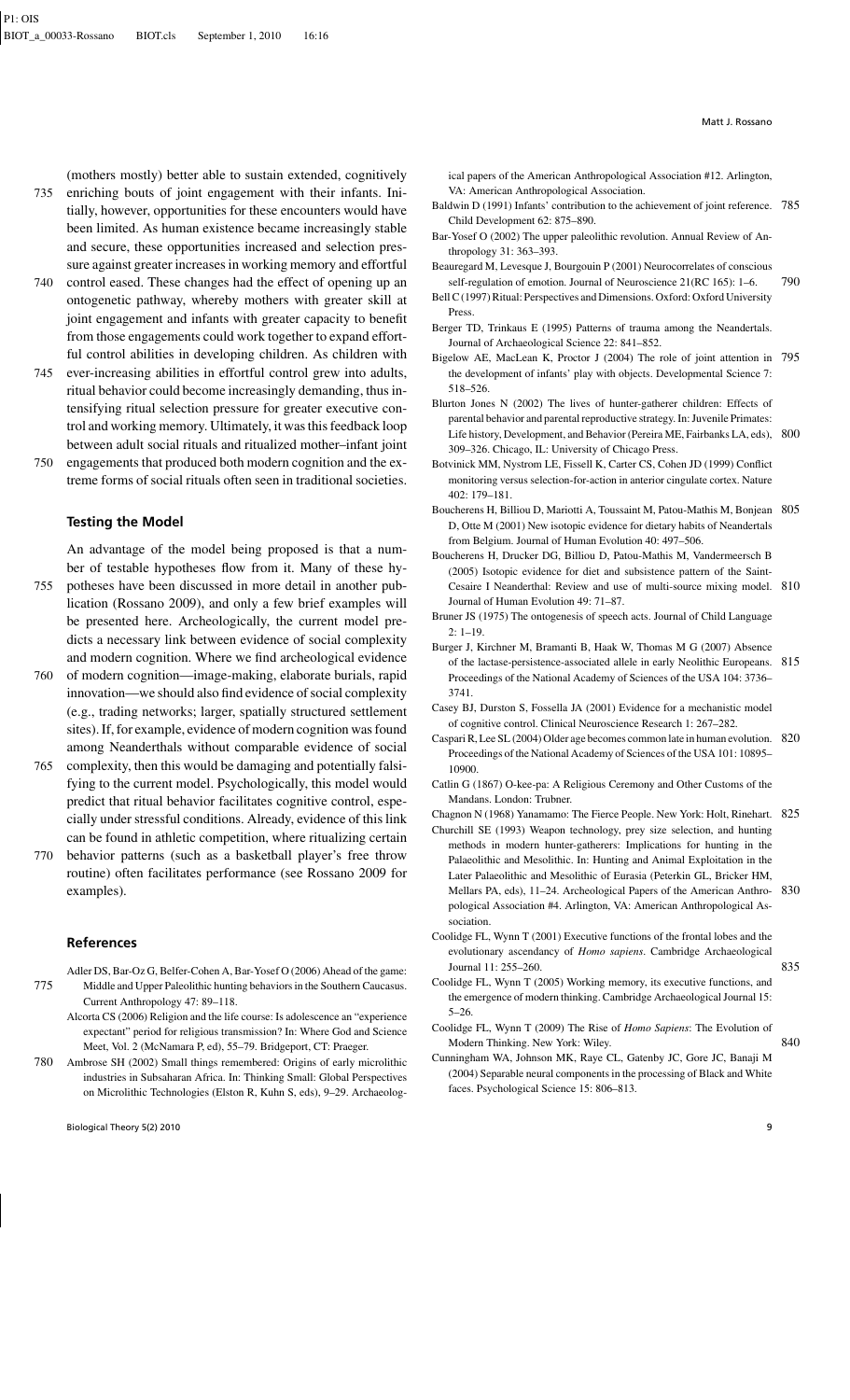- Curtis CE, D'Esposito M (2003) Persistent activity in the prefrontal cortex 845 during working memory. Trends in Cognitive Science 7: 415–423.
- D'Errico F, Henshilwood C, Lawson G, Vanhaeren M, Tillier A-M, Soressi M, Bresson F, Maureille B, Nowell A, Lakarra J, Backwell L, Julien M (2003) Archaeological evidence for the emergence of language, symbolism, and music: An alternative multidisciplinary perspective. Journal of 850 World Prehistory 17: 1–70.
- D'Esposito G, Kirkby BS, van Horn JD, Ellmore TM, Berman KF (1999) Context-dependent, neural system-specific neurophysiological concomitants of ageing: Mapping PET correlates during cognitive activation. Brain 122: 963–979.
- 855 Dickson BD (1990) The Dawn of Belief. Tucson, AZ: University of Arizona Press.
- Ding YC, Chi HC, Grady DL, Morishima A, Kidd JR, Kidd KK, et al. (2002) Evidence of positive selection acting at the human dopamine receptor D4 gene locus. Proceedings of the National Academy of Sciences of the USA 860 99: 309–314.
- Defleur A, Dutour O, Valladas H, Vandermeersch V (1993) Cannibals among the Neanderthals. Nature 362: 214.
- Defleur A, White T, Valensi P, Slimak L, Cregut-Bonnoure E (1999) Neanderthal cannibalism at Moula-Guercy, Ardeche, France. Science 286: 865 128–131.
	- de Waal FBM (1990) Peacemaking among Primates*.*Cambridge, MA: Harvard University Press.
- Duncan J, Seitz RJ, Kolodny J, Bor D, Herzog H, Ahmed, A, Newell FN, Emslie H (2000) A neural basis for general intelligence. Science 289: 870 457–460.
	- Eiden RD, Leonard KE, Morrisey S (2001) Paternal alcoholism and toddler noncompliance. Alcoholism: Clinical and Experimental Research 25: 1621–1633.
- Eisenberg N, Cumberland D, Spinrad TL, Fabes RA, Shepard SA, Reiser M, 875 et al. (2001) The relations of regulation and emotionality to children's externalizing and internalizing problem behavior. Child Development 72: 1112–1134.
- Evans PD, Gilbert SL, Mekel-Bobrov N, Vallender EJ, Anderson JR, Vaez-Azizi LM, Tishkoff SA, Hudson RR, Lahn BT (2005) Microcephalin, 880 a gene regulating brain size, continues to evolve adaptively in humans. Science 309: 1717–1720.
	- Fan J, Wu Y, Fossella J, Posner MI (2001) Assessing the heritability of attentional networks. BioMed Central Neuroscience 2: 14.
- Farah MJ, Shera DM, Savage JH, Betancourt L, Giannetta JM, Brodsky NL, 885 Malmud EK, Hurt H (2006) Childhood poverty: Specific associations with neurocognitive development. Brain Research 110: 166–174.
- Feblot-Augustins J (1999) Raw material transport patterns and settlement systems in the European lower and middle Paleolithic: Continuity, change, and variability. In: The Middle Paleolithic Occupation of Europe (Roe-890 broeks W, Gamble C, eds), 193–214. Leiden, Netherlands: University of Leiden Press.
	- Ferrari PF, Visalberghi E, Paukner A, Fogassi L, Ruggiero A, Suomi, SJ (2006) Neonatal imitation in rhesus macaques. PLOS Biology 4: e302.
- Field TM, Woodson R, Greenberg R, Cohen D, (1982) Discrimination and 895 imitation of facial expressions by neonates. Science 218: 179–181.
	- Fonagy P, Target M (2002) Early intervention and the development of selfregulation. Psychoanalytic Quarterly 22: 307–335.
		- Gagne JR, Saudino KJ (2005) A behavioral genetic analysis of inhibitory control at 24 months of age. Behavior Genetics 35: 801.
- 900 Gagne JR, Vendlinski MK, Goldsmith HH (2009) The genetics of childhood temperament. In: Handbook of Behavior Genetics (Kim Y-K, ed), 251– 267. New York: Springer.
	- Gamble C (1999) The Upper Paleolithic Societies of Europe. Cambridge, UK: Cambridge University Press.
- Glucklich A (2001) Sacred Pain. New York: Oxford University Press. 905 Goldsmith HH, Buss KA, Lemery KS (1997) Toddler and childhood tempera-
- ment: Expanded content, stronger genetic evidence, new evidence for the importance of environment. Developmental Psychology 33: 891–905. Goodall J (1986) The Chimpanzees of Gombe. Cambridge, MA: Harvard
- University Press. 910 Grayson DK, Delpech F (2003) Ungulates and the middle-to-upper Paleolithic
- transition at Grotte, XVI (Dordogne, France). Journal of Archaeological Science 30: 1633–1648.
- Guenther, M. (1999). From totemism to shamanism: Hunter–gatherer contributions to world mythology and spirituality. In: Cambridge Encyclopedia 915 of Hunters and Gatherers (Lee RB, Daly R, eds), 426–433. Cambridge, UK: Cambridge University Press.
- Haviland JM, Lelwica M (1987) The induced affect response: 10-week-old infants' responses to three emotional expressions. Developmental Psychology 23: 97–104. 920
- Hawks J, Wang ET, Cochran GM, Harpending HC, Moyzis RK (2007) Recent acceleration of human adaptive evolution. Proceedings of the National Academy of Sciences of the USA 104: 20753–20758.
- Hayden B (2003) Shamans, Sorcerers and Saints: A Prehistory of Religion. Washington, DC: Smithsonian Institution Books. 925
- Henshilwood CF (2007) Fully symbolic sapiens behaviour: Innovation in the Middle Stone Age at Blombos Cave, South Africa. In: Rethinking the Human Revolution (Mellars P, Boyle K, Bar-Yosef O, Stringer C, eds), 123–132. Cambridge, UK: McDonald Institute for Archaeological Research. 930
- Hester R, Murphy K, Garavan H. (2004) Beyond common resources: The cortical basis for resolving task interference. NeuroImage 23: 202– 212.
- Hobson P (2004) The Cradle of Thought. Oxford, UK: Oxford University Press. 935
- Hoffecker JF (2002) Desolate Landscapes: Ice-Age Settlement in Europe. New Brunswick, NJ: Rutgers University Press.
- Ingvar DH (1994) The will of the brain: Cerebral correlates of willful acts. Journal of Theoretical Biology 171: 7–12.
- Kane MJ, Engle RW (2002) The role of prefrontal cortex in working-memory 940 capacity, executive attention, and general fluid intelligence: An individualdifferences perspective. Psychonomic Bulletin & Review 9: 637– 71.
- Karreman A, van Tuijl C, van Aken MAG, Dekovic M (2006) Parenting and self-regulation in preschoolers: A meta-analysis. Infant and Child 945 Development 15: 561–579.
- Katz R (1982) Boiling Energy: Community Healing Among the Kalahari !Kung. Cambridge, MA: Harvard University Press.
- Keller H, Scholmerich A, Eibl-Eibesfeldt I (1988) Communication patterns in adult–infant interactions in western and non-western cultures. Journal 950 of Cross-Cultural Psychology 19: 427–445.
- Kelly AM, Hester R, Foxe JJ, Shpaner M, Garavan H (2006) Flexible cognitive control: Effects of individual differences and brief practice on a complex cognitive task. NeuroImage 31: 866–886.
- Klein RG, Edgar B (2002) The Dawn of Human Culture. New York: John 955 Wiley.
- Kogan N, Carter AS (1996) Mother–infant re-engagement following the stillface: The role of maternal availability in infant affect regulation. Infant Behavior and Development 19: 359–370.
- Kugiumutzakis G (1988). Neonatal imitation in the intersubjective companion 960 space. In: Intersubjective Communication and Emotion in Early Ontogeny (Braten S, ed), 63–88. Cambridge, UK: Cambridge University Press.
- Kuhn SL, Stiner MC (2006) What's a mother to do? The division of labor among Neandertals and humans in Eurasia. Current Anthropology 42: 953–980. 965

10 Biological Theory 5(2) 2010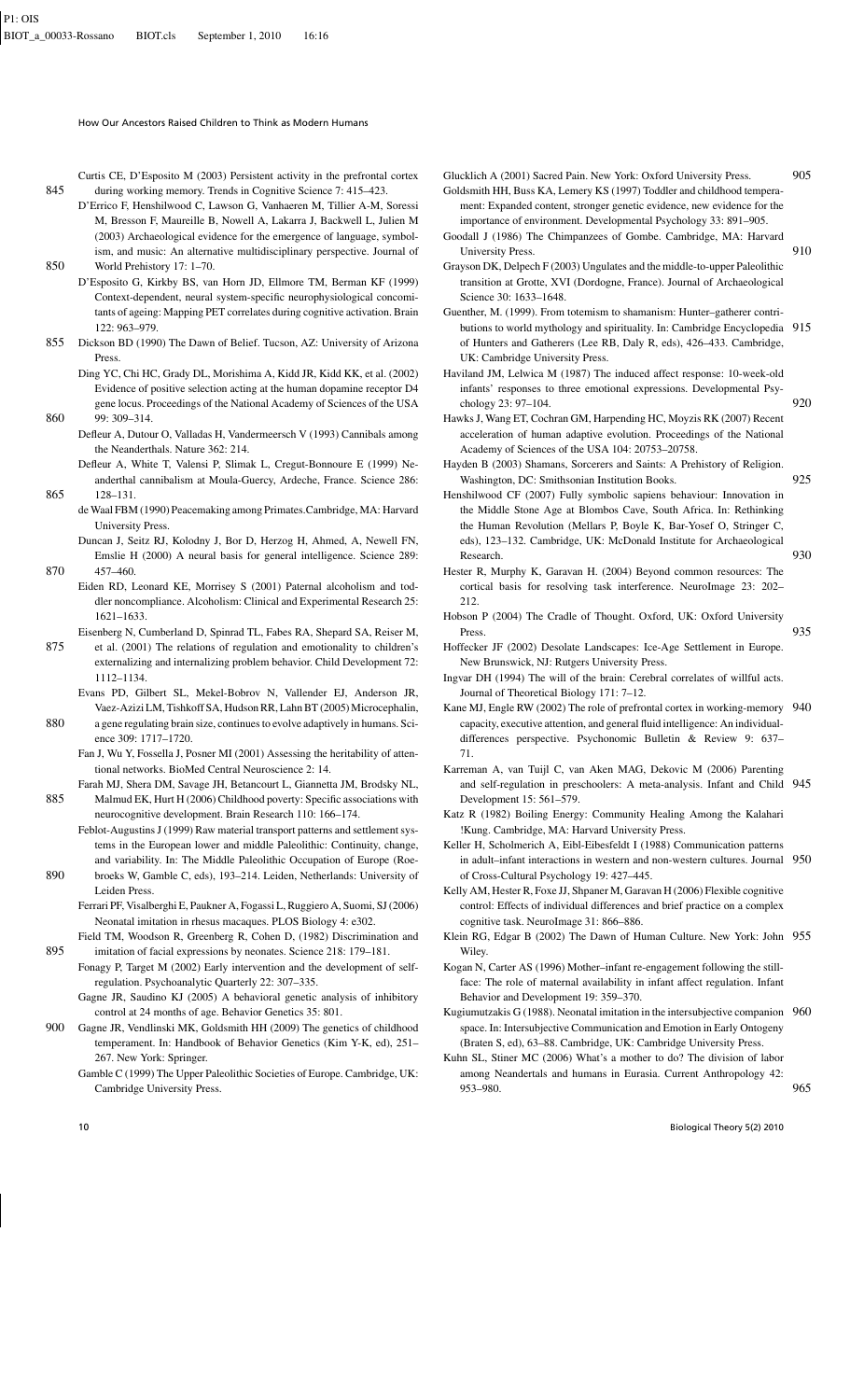Matt J. Rossano

- Kuhn SL, Stiner MC (2007) Body ornamentation as information technology: Towards an understanding of the significance of early beads. In: Rethinking the Human Revolution (Mellars P, Boyle K, Bar-Yosef O, Stringer C, eds), 45–54. Cambridge, UK: McDonald Institute for Archaeological 970 Research.
- Langley MC, Clarkson C, Ulm S (2008) Behavioural complexity in Eurasian Neanderthal populations: A chronological examination of the archaeological evidence. Cambridge Archaeological Journal 18: 289– 307.
- 975 Lemery-Chalfant K, Doelger L, Goldsmith HH (2008) Genetic relations between effortful and attentional control and symptoms of pathology in middle childhood. Infant and Child Development 17: 365– 427.
- Lengua, LJ (2003) Associations among emotionality, self-regulation, adjust-980 ment problems and positive adjustment in middle childhood. Journal of Applied Developmental Psychology 24: 595–618.
- Lengua LJ, Bush NR, Long AC, Kovacs EA, Trancik AM (2008) Effortful control as a moderator of the relation between contextual risk factors and growth in adjustment problems. Development and Psychopathology 20: 985 509–528.
	- Lengua LJ, Honorado E, Bush N (2007) Cumulative risk and parenting as predictors of effortful control and social competence in preschool children. Journal of Applied Developmental Psychology 28: 40–55.

Lewis-Williams D (2002) The Mind in the Cave. London: Thames & Hudson.

- 990 Lieberman DE, Devlin M, Pearson OM (2001) Articular surface area responses to mechanical loading: Effects of exercise, age, and skeletal location. American Journal of Physical Anthropology 116: 266–277.
- Lieberman DE, Pearson OM (2001) Trade-off between modeling and remodeling responses to loading in the mammalian limb. Bulletin of the Museum 995 of Comparative Zoology 156: 269–282.
	- Lutkehaus NC, Roscoe PB (1995) Gender Rituals: Female Initiation in Melanesia. London: Routledge.
- Marean CW (2007) Heading north: An Africanist perspective on the replacement of Neanderthals by Modern humans. In: Rethinking the Human 1000 Revolution (Mellars P, Boyle K, Bar-Yosef O, Stringer C, eds), 367–379. Cambridge, UK: McDonald Institute for Archaeological Research.
	- Marquet J-C, Lorblanchet M (2003) A Neanderthal face? The proto-figurine from La Roche-Cotard, Langeais (Indre-et-Loire, France). Antiquity 77: 661–670.
- 1005 McClenon J (2002) Wondrous Healing: Shamanism, Human Evolution and the Origin of Religion. DeKalb, IL: Northern Illinois University Press. McDonald KB (2008) Effortful control, explicit processing and the regula-
- tion of human evolved predispositions. Psychological Review 115: 1012– 1031. 1010 McDougall I, Brown FH, Fleagle JG (2005) Stratigraphic placement and age
- of modern humans from Kibish, Ethiopia. Nature 433: 733–736.
	- Mekel-Bobrov N, Gilbert SL, Evans PD, Vallender EJ, Anderson JR, Hudson RR, et al. (2005) Ongoing adaptive evolution of ASPM, a brain size determinant in *Homo sapiens*. Science 309: 1720–1722.
- 1015 Mellars P (1996) The Neanderthal Legacy. Princeton, NJ: Princeton University Press.
	- Meltzoff AN, Moore MK (1977) Imitation of facial and manual gestures by human neonates. Science 198: 75–78.
- Mirsky J (1937) The Eskimo of Greenland. In: Cooperation and Competition 1020 Among Primitive Peoples (Mead M, ed.), 51–86. New York: McGraw-Hill.
- Moll H, Carpenter M, Tomasello M (2007) Fourteen-month olds know what others experience only in joint engagement with them. Developmental Science 10: 826–835.
- Myowa-Yamakoshi M, Tomonaga M, Tanaka M, Matsuzawa T (2004) Imita-1025 tion in neonatal chimpanzees (*Pan troglodytes*). Developmental Science 7: 437–442.

Nagy E, Molnar P (2004) Homo imitans or homo provocans? The phenomenon of neonatal imitation. Infant Behavior and Development 27: 57–63.

- Noble KG, McCandiliss BD, Farah MJ (2007) Socioeconomic gradients predict individual differences in neurocognitive abilities. Developmental Sci- 1030 ence 10: 464–480.
- Pollard KS, Salama SR, King B, Kern AD, Dreszer T, Katzman S, Siepel A, Pedersen JS, Bejerano G, Baertsch R, Rosenbloom KR, Kent J, Haussler D (2006) Forces shaping the fastest evolving regions in the human genome. PLoS Genetics 2(10): e168. DOI: 10.1371/journal.pgen.0020168. 1035

Posner MI, Fan J (2004) Attention as an organ system. In: Topics in Integrative Neuroscience: From Cells to Cognition (Pomerantz JR, Crair MC, eds), 31–61. Cambridge, UK: Cambridge University Press.

- Power C (1998) Old wives' tales: The gossip hypothesis and the reliability of cheap signals. In: Approaches to the Evolution of Language: Social 1040 and Cognitive Bases (Hurford JR, Studdert- Kennedy M, Knight C, eds), 111–129. Cambridge, UK: Cambridge University Press.
- Rappaport RA (1999) Ritual and Religion and the Making of Humanity. Cambridge, UK: Cambridge University Press.
- Ratner HH, Foley MA, Gimpert M (2002) The role of collaborative planning in 1045 children's source monitoring errors and learning. Journal of Experimental Child Psychology 81: 44–73.
- Reddy V (2008) How Infants Know Minds. Cambridge, MA: Harvard University Press.
- Richeson JA, Baird AA, Gordon HL, Heatherton TF, Wyland CL, Trawalter 1050 S, Shelton JN (2003) An fMRI investigation of the impact of interracial contact on executive function. Nature Neuroscience 6: 133–1328.
- Ross HS, Lollis SP (1987) Communication within infant social games. Developmental Psychology 23: 241–248.
- Rossano MJ (2007) Did meditating make us human? Cambridge Archaeolog- 1055 ical Journal 17: 47–58.
- Rossano MJ (2009) Ritual behavior and the origins of modern cognition. Cambridge Archaeological Journal 19: 243–256.
- Rothbart MK, Ahadi SA, Evans DE (2000) Temperament and personality: Origins and outcomes. Journal of Personality and Social Psychology 78: 1060 122–135.
- Rothbart MK, Ahadi SA, Hershey KL (1994) Temperament and social behavior in childhood. Merrill–Palmer Quarterly 40: 21–39.
- Rothbart MK, Rueda MR (2005) The development of effortful control. In: Developing Individuality in the Human Brain: A Tribute to Michael I. Posner 1065 (Mayr U, Awh E, Keele S, eds), 167–188. Washington, DC: American Psychological Association.
- Shea J (1997) Middle Paleolithic spear point technology. In: Projectile Technology (Knecht H, ed), 79–106. New York: Plenum.
- Smuts BB, Watanabe JM (1990) Social relationships and ritualized greetings 1070 in adult male baboons (*Papio cynocephalus anubis*). International Journal of Primatology 11: 147–172.

Soffer O (1994) Ancestral lifeways in Eurasia—the Middle and Upper Paleolithic records. In: Origins of Anatomically Modern Humans (Nitecki M, Nitecki D, eds), 101–109. New York: Plenum. 1075

- Sorensen MV, Leonard WR (2001) Neandertal energetics and foraging efficiency. Journal of Human Evolution 40: 483–495.
- Stiner, MC (1991) The faunal remains at Grotta Guattari: A taphonomic perspective. Current Anthropology 32: 103–117.
- Striano T, Kopp F, Grossman T, Reid VM (2006). Eye contact influences 1080 neuralprocessing of emotional expressions in 4-month-old infants. Social Cognitive and Affective Neuroscience 1: 87–94.
- Stringer C, Gamble C (1993) In Search of the Neanderthals. London: Thames & Hudson.
- Trevarthen C, Aitken KJ (1994) Brain development, infant communication and 1085 empathy disorders: Intrinsic factors in child mental health. Development and Psychopathology 6: 599–635.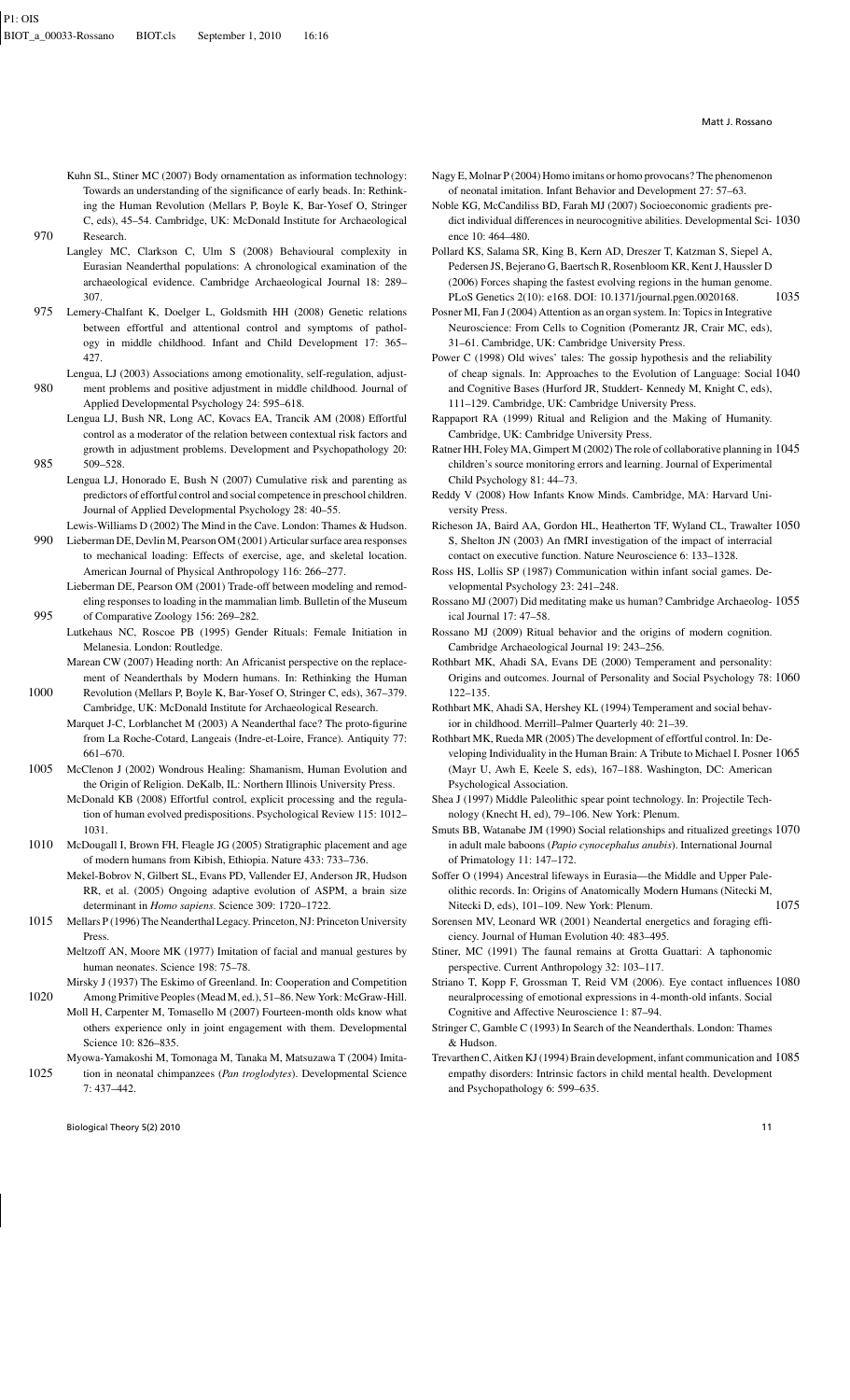- Trinkaus E, Thompson DD (1987) Femoral diaphyseal histomorphometric determination for the Shanidar 3, 4, 5, and 6 Neandertals and Neandertal 1090 longevity. American Journal of Physical Anthropology 72: 123–129.
	- Tomasello M (1988). The role of joint attentional processes in early language development. Language Sciences 10: 69–88.
		- Tomasello M, ;arrar MJ (1986) Joint attention and early language. Child Development 57: 1454–1463.
- 1095 Tomasello M, Haberl K (2003) Understanding attention: 12- and 18-month olds know what's new for other persons. Developmental Psychology 39: 906–912.
	- Tomasello M, Todd J (1983). Joint attention and lexical acquisition style. First Language 4: 197–212.
- 1100 Townsend JB (1999) Shamanism. In: Anthropology of Religion (Glazier, SD, ed), 429–469. Westport, CT: Praeger.
	- Tronick EZ (2003) Things still to be done on the still-face effect. Infancy 4: 475–482.
- Tronick E, Als H, Adamson L (1979) The structure of face-to-face com-1105 municative interactions. In: Before Speech (Bullowa M, ed), 349–370. Cambridge, UK: Cambridge University Press.
- Tronick E, Als H, Adamson L, Wise S, Brazelton TB (1978) The infant's response to entrapment between contradictory messages in face-to-face interaction. Journal of the American Academy of Child and Adolescent 1110 Psychiatry 17: 1–13.
	- Vanhaeren M, d'Errico F (2005) Grave goods from the Saint-Germain-la-Riverere burial: Evidence for social inequality in the upper Paleolithic. Journal of Anthropological Archaeology 24: 117–134.
- Vanhaeren M, d'Errico F, Stringer C, James SL, Todd JA, Mienis, HK (2006) 1115 Middle Paleolithic shell beads in Israel and Algeria. Science 312: 1785– 1788.
	- van Roosmalen MGM, Klein LL (1988) The spider monkeys, genus *Ateles.* In: Ecology and Behavior of Neotropic Primates (Mittermeier R, Rylands AB, Coimbra-Filho AF, da Fonesca GAB, eds), 445–537. Washington,
- 1120 DC: World Wildlife Fund.
- Vitebsky P (2000) Shamanism. In: Indigenous Religions (Harvey G, ed), 55– 67. London: Cassell.
- Welch MC (2001) The prefrontal function and the development of the executive function in childhood. In: Handbook of Brain and Behavior in Human Development (Kalverboer AF, Gramsbergen A, eds), 767–790. Dordrecht, 1125 Netherlands: Kluwer Academic.
- White TD, Asfaw B, DeGusta D, Tilbert H, Richards GD, Suwa G, Howell FC (2003). *Homo sapiens* from Middle Awash, Ethiopia. Nature 423: 742–747.
- Whitehouse H (1996) Rites of terror: Emotion, metaphor and memory in 1130 Melanesian cults. Journal of the Royal Anthropological Institute 2: 703– 715.
- Whitham JC, Maestripieri D (2003) Primate rituals: The function of greetings between male guinea baboons. Ethology 109: 847–859.
- Winkelman M (1990) Shamans and other "magico-religious" healers: A cross- 1135 cultural study of their origins, nature, and social transformation. Ethos, 18: 308–352.
- Winkelman M (2002). Shamanism and cognitive evolution. Cambridge Archaeological Journal, 12: 71–101.
- Wynn T, Coolidge FL (2003) The role of working memory in the evolution of 1140 managed foraging. Before Farming 2: 1–16.
- Wynn T, Coolidge FL (2004) The expert Neanderthal mind. Journal of Human Evolution 46: 467–87.
- Wynn T, Coolidge FL (2007) Did a small but significant enhancement in working memory capacity power the evolution of modern thinking? In: 1145 Rethinking the Human Revolution (Mellars P, Boyle K, Bar-Yosef O, Stringer C, eds), 79–90. Cambridge, UK: McDonald Institute for Archaeological Research.
- Wynn T, Coolidge F, Bright M (2009) Hohlenstein-Stadel and the evolution of human conceptual thought. Cambridge Archaeological Journal 19: 73–83. 1150
- Yamagata S, Takahashi Y, Kijima Y, Mackawa H, Ono Y, Ando J (2005) Genetic and environmental etiology of effortful control. Twin Research and Human Genetics 8: 300–306.